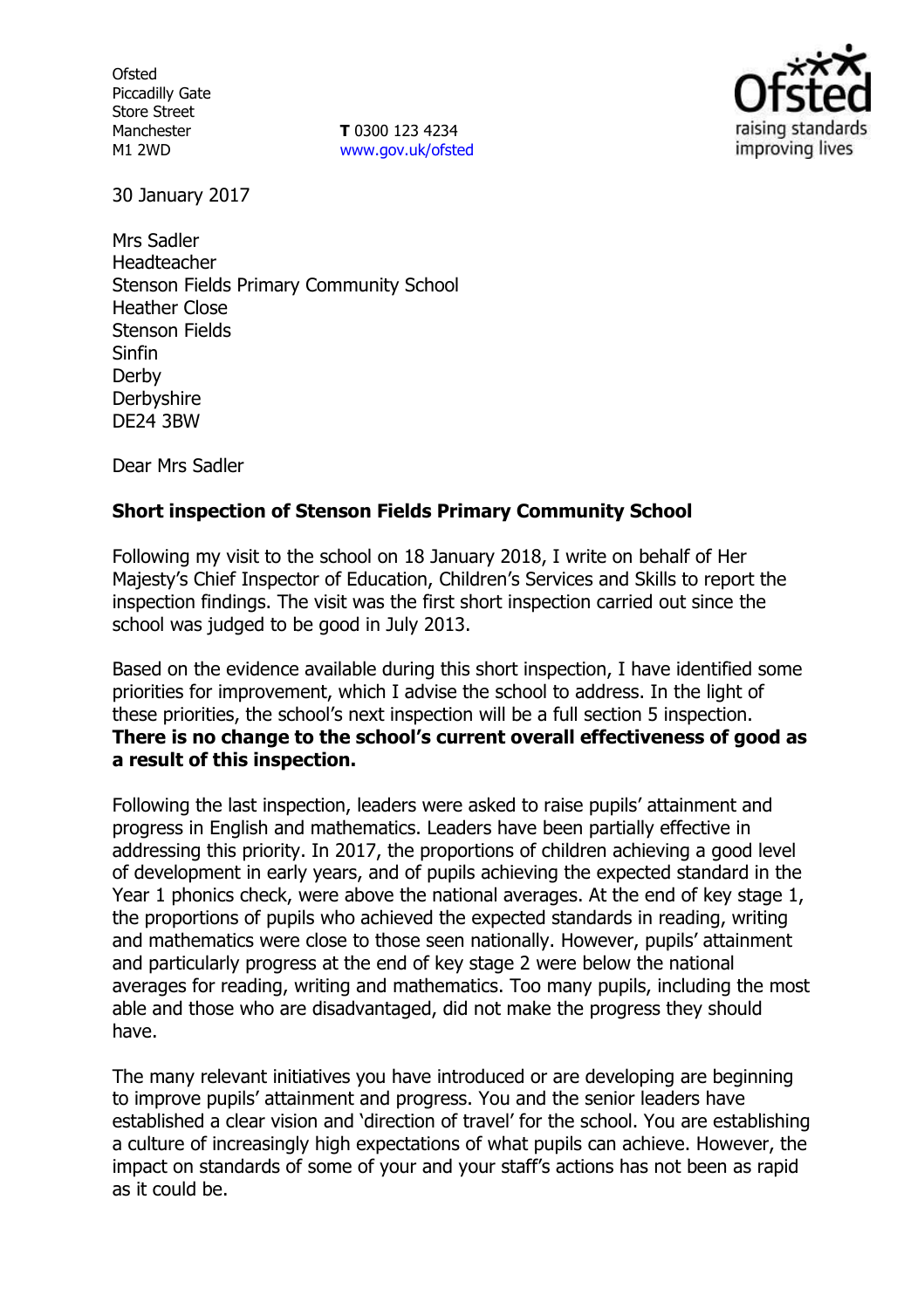

Your plans for improvement accurately identify the actions needed to bring about necessary improvements. You make effective use of external support, provide relevant staff training and work with other schools to improve the quality of teaching and learning.

Teachers praise pupils' efforts, and as a result, pupils have excellent attitudes to learning. Pupils take care and show pride in their work. Teachers are often effective in asking questions to check on pupils' understanding or take learning forward. Teachers expect pupils to be able to explain their thinking. Teaching assistants are well deployed to support pupils' learning. School information and pupils' work show that standards are improving.

Pupils are proud of their school. Leaders and other staff have ensured that there is an ethos of mutual respect. The majority of parents I spoke with or who responded to Ofsted's online questionnaire, Parent View, are happy with all aspects of the school. They say that their children are safe and enjoy coming to school.

Since the last inspection, standards of behaviour have remained high. Pupils have very positive attitudes. They listen well and apply themselves to all that is asked of them. Pupils spoke confidently to me about their learning and school life in general. Pupils from the 'newspaper squad', for example, enthusiastically told me on the playground about the stories they were collecting for their termly newsletter. Pupils told me how the key stage 2 'learning buddies' support younger pupils with their reading and spelling. Pupils are confident, respectful and reflective.

The governing body has a good understanding of the school's strengths and knows where it should improve further. Governors regularly visit the school and are committed to helping drive further improvement. However, they are not as effective as they could be in challenging and holding leaders to account for aspects of the school's effectiveness. Leaders' and governors' evaluation of the effectiveness of the pupil premium to accelerate the progress and raise the attainment of disadvantaged pupils, for example, is not sharp enough.

## **Safeguarding is effective.**

The school has a strong culture of safeguarding. The leadership team has ensured that all safeguarding arrangements are fit for purpose. Records are detailed and of a high quality. Leaders take timely action when they have any concerns about pupils' well-being. Staff receive relevant and up-to-date training. Governors visit the school to check safeguarding arrangements and are aware of their responsibilities. The school's single central record and recruitment processes are thorough.

I was struck by the very positive relationships between pupils and staff, and between pupils. You and other staff have ensured that the school has a friendly atmosphere. Pupils are respectful of people's different backgrounds. A Year 6 pupil said, 'It's rude to disrespect people. People choose different ways in life.' The ethos of care is reflected in the attitudes and dispositions of your pupils. Pupils are confident that adults will help them if needed and they say that they feel safe.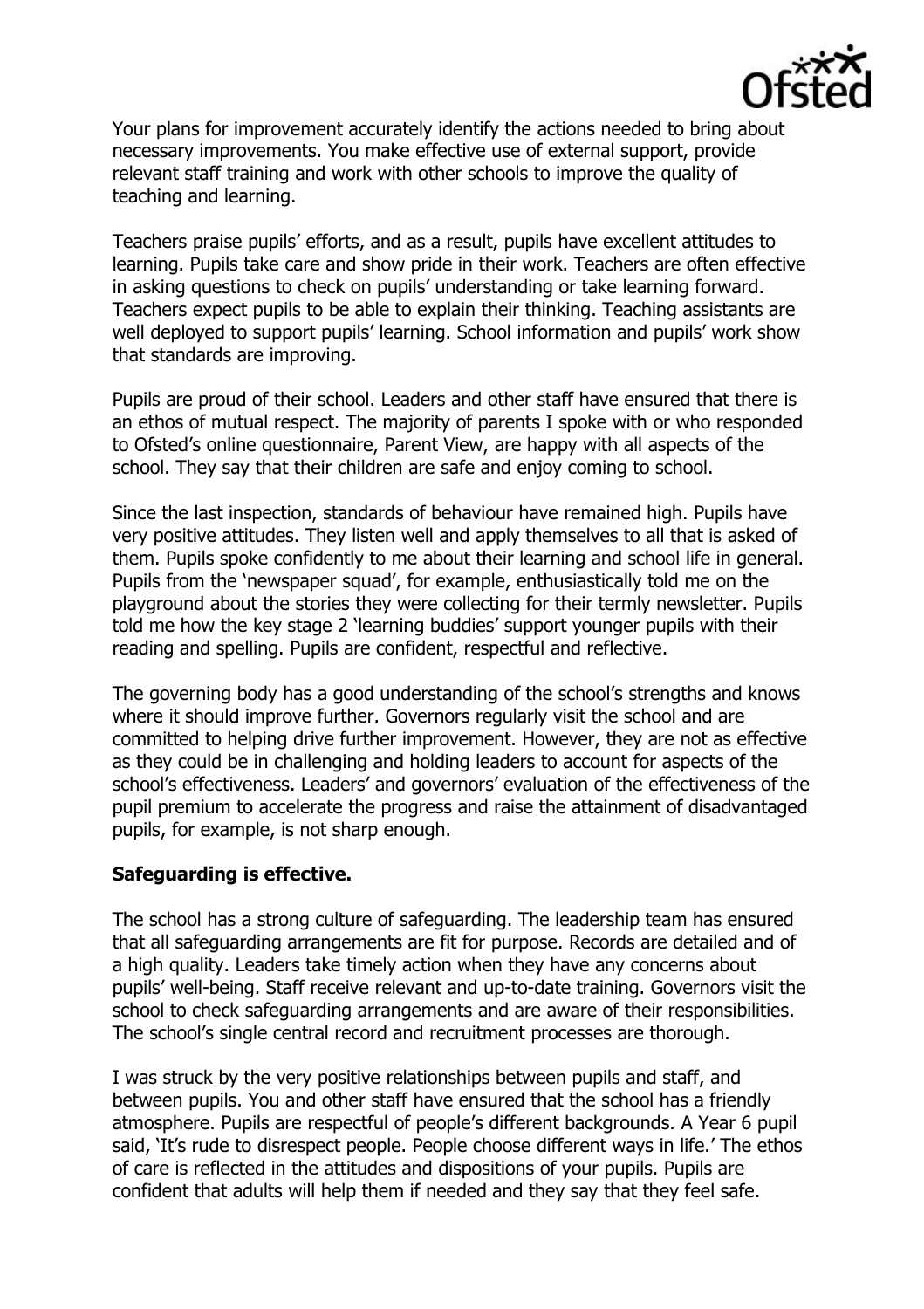

Pupils say that bullying is very rare.

# **Inspection findings**

- Recently introduced initiatives to improve standards in writing are having a positive impact on the quality of pupils' work. Teachers teach pupils how to improve the quality, quantity, structure and use of language in their writing. As a result, standards are improving. However, teachers' expectations of the accuracy of pupils' grammar and punctuation are not consistent. Sometimes, the quality of pupils' writing is higher in English than it is in other subjects.
- Leaders and staff have carried out work to further develop the 'mastery' curriculum. Some teachers effectively use visual imagery and apparatus to support pupils' understanding of mathematics and ensure that pupils have opportunities to develop their problem-solving and reasoning skills in mathematics. However, leaders have not ensured that this is consistent across the school and in different mathematical topics. Consequently, some pupils, particularly the most able, do not make the progress they should and develop their understanding at greater depth.
- Sometimes, particularly in mathematics, teachers do not ensure that pupils move on to more challenging work quickly enough. Often, pupils of different abilities complete similar work. Teachers do not consistently ensure that learning is well matched to pupils' needs. As a result, again, particularly the most able pupils sometimes do not make the progress they should.
- $\blacksquare$  The minutes of the meetings of the governing body show that governors do not ask challenging enough questions about the progress of different groups of pupils, including those who are disadvantaged.
- Teachers are enthusiastic and provide pupils with interesting work. They provide well-chosen resources and prompts, for example the 'writing toolkits', which pupils know how to use to support their learning. Pupils respect their teachers. Teaching assistants provide good support in lessons.

## **Next steps for the school**

Leaders and those responsible for governance should ensure that:

- $\blacksquare$  they check that their actions to drive more rapid improvement, including the work to develop pupils' problem-solving and reasoning skills in mathematics, are implemented consistently by all staff
- all teachers match work well, particularly in mathematics, to pupils' abilities to ensure that all pupils, particularly the most able, make the progress they should
- all teachers teach pupils how to use punctuation and grammar accurately to improve further the quality of their writing in all subjects
- $\blacksquare$  the governing body is more effective in holding leaders to account for the progress pupils make, including the use of the pupil premium to ensure that disadvantaged pupils make accelerated progress.